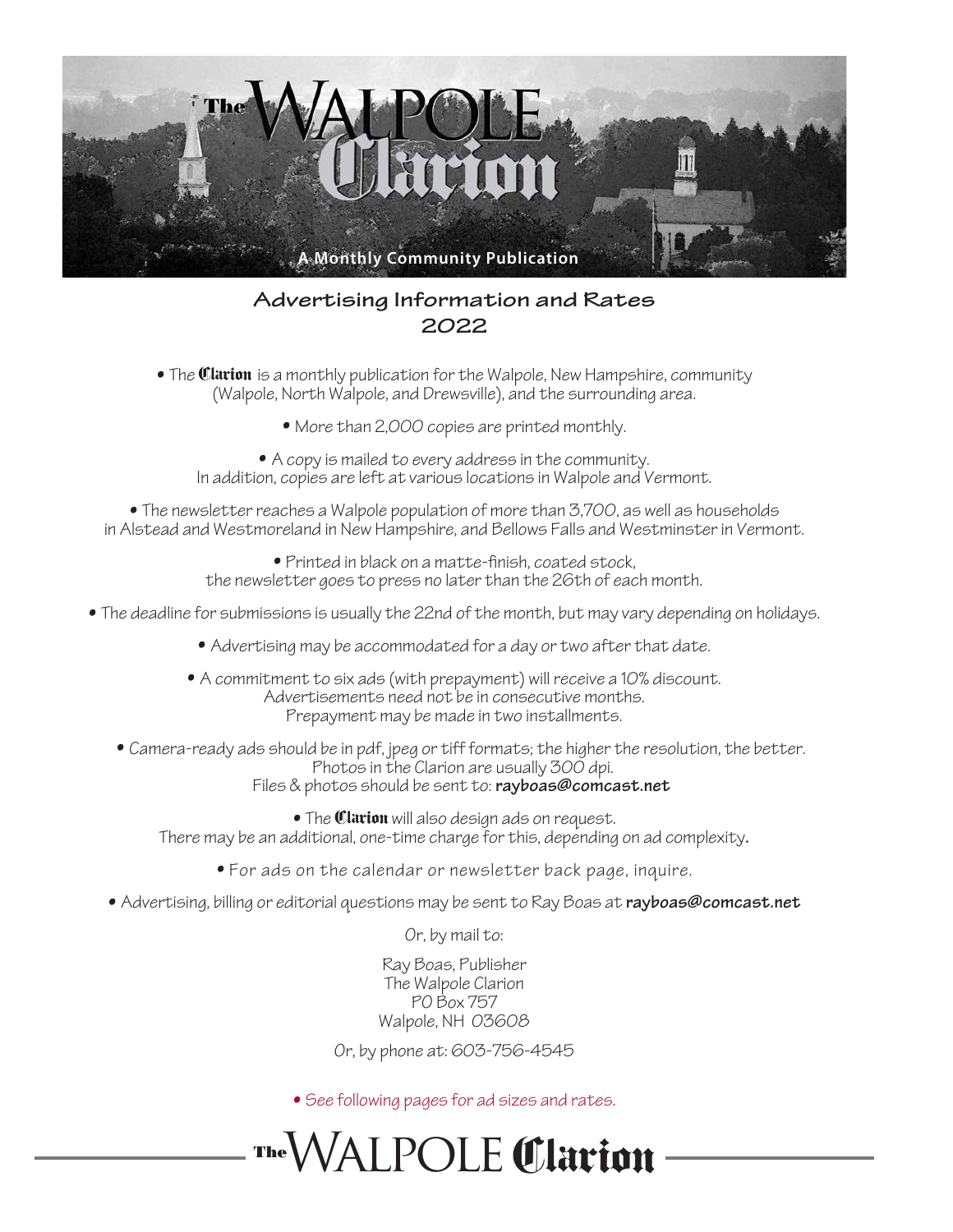Small: One column x 1 7/8" • \$55.00

Column Widths: One Column - 2 5/16 " (2.3125") One and one half columns - 3 9/16" (3.5625") Two columns - 4 7/8" (4.875") Three columns - 7 1/2 "  $(7.5")$ 

Medium vertical: One column x 3 9/16" • \$85.00

Medium horizontal: 1.5 columns x 2 15/16" • \$85.00

Large horizontal: 2 columns x 2 15/16" • \$100.00

Small Plus: • \$70.00

Large vertical: 1 column x 4 7/8" • \$100.00

One column x 2 3/4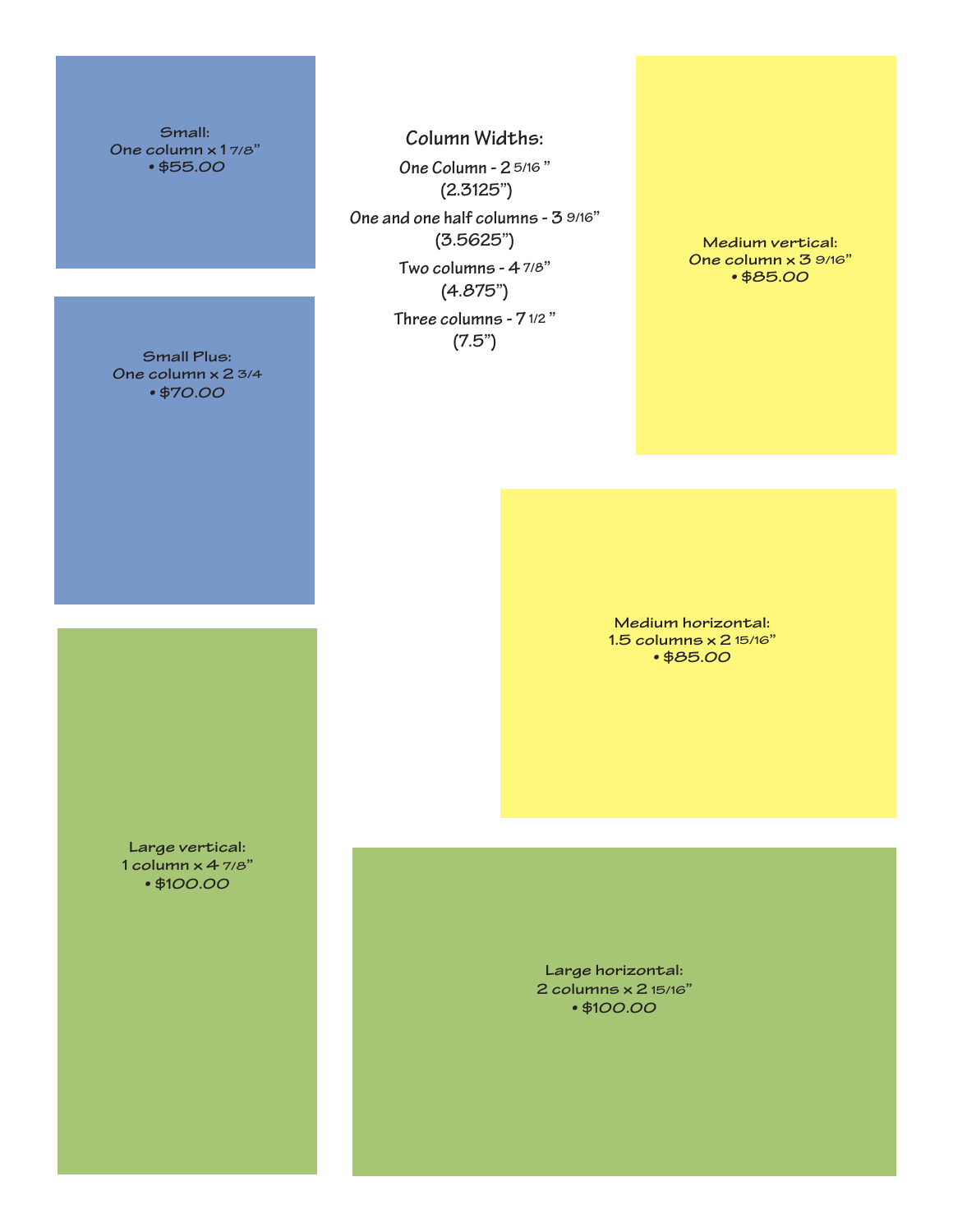

Quarter Page horizontal B: 3 columns x 2 5/16" • \$140.00